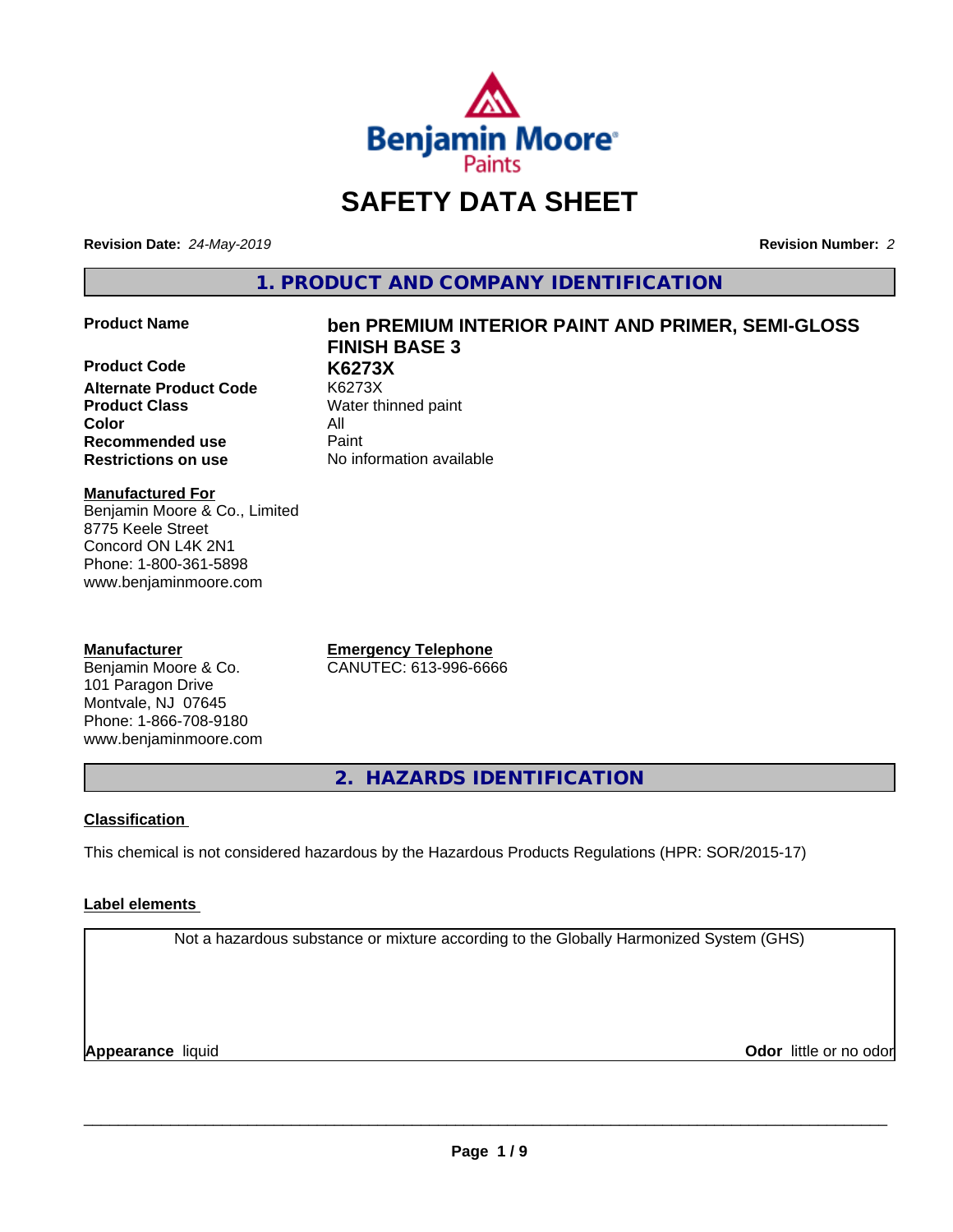#### **Other information**

No information available

#### **3. COMPOSITION INFORMATION ON COMPONENTS**

| <b>Chemical name</b> | <b>CAS No.</b> | Weight-%  | Hazardous Material<br>registry number<br>(HMIRA reaistry #) | Date HMIRA filed and<br>Information Review Act Idate exemption granted<br>(if applicable) |
|----------------------|----------------|-----------|-------------------------------------------------------------|-------------------------------------------------------------------------------------------|
| Kaolin               | 1332-58-7      | $5 - 10%$ |                                                             |                                                                                           |
| Titanium dioxide     | 13463-67-7     | - 5%      |                                                             |                                                                                           |

\*The exact percentage (concentration) of composition has been withheld as a trade secret

## **4. FIRST AID MEASURES**

| <b>General Advice</b>                  | No hazards which require special first aid measures.                                                       |
|----------------------------------------|------------------------------------------------------------------------------------------------------------|
| <b>Eye Contact</b>                     | Rinse thoroughly with plenty of water for at least 15<br>minutes and consult a physician.                  |
| <b>Skin Contact</b>                    | Wash off immediately with soap and plenty of water while<br>removing all contaminated clothes and shoes.   |
| <b>Inhalation</b>                      | Move to fresh air. If symptoms persist, call a physician.                                                  |
| Ingestion                              | Clean mouth with water and afterwards drink plenty of<br>water. Consult a physician if necessary.          |
| <b>Most Important Symptoms/Effects</b> | None known.                                                                                                |
| <b>Notes To Physician</b>              | Treat symptomatically.                                                                                     |
|                                        | 5. FIRE-FIGHTING MEASURES                                                                                  |
| <b>Suitable Extinguishing Media</b>    | Use extinguishing measures that are appropriate to local<br>circumstances and the surrounding environment. |

| <b>Protective equipment and precautions for firefighters</b> As in any fire, wear self-contained breathing apparatus |
|----------------------------------------------------------------------------------------------------------------------|
| pressure-demand, MSHA/NIOSH (approved or equivalent)                                                                 |
| and full protective gear.                                                                                            |
|                                                                                                                      |

extreme heat.

 $\overline{\phantom{a}}$  ,  $\overline{\phantom{a}}$  ,  $\overline{\phantom{a}}$  ,  $\overline{\phantom{a}}$  ,  $\overline{\phantom{a}}$  ,  $\overline{\phantom{a}}$  ,  $\overline{\phantom{a}}$  ,  $\overline{\phantom{a}}$  ,  $\overline{\phantom{a}}$  ,  $\overline{\phantom{a}}$  ,  $\overline{\phantom{a}}$  ,  $\overline{\phantom{a}}$  ,  $\overline{\phantom{a}}$  ,  $\overline{\phantom{a}}$  ,  $\overline{\phantom{a}}$  ,  $\overline{\phantom{a}}$ 

**Specific Hazards Arising From The Chemical Closed containers may rupture if exposed to fire or** 

**Sensitivity to mechanical impact** No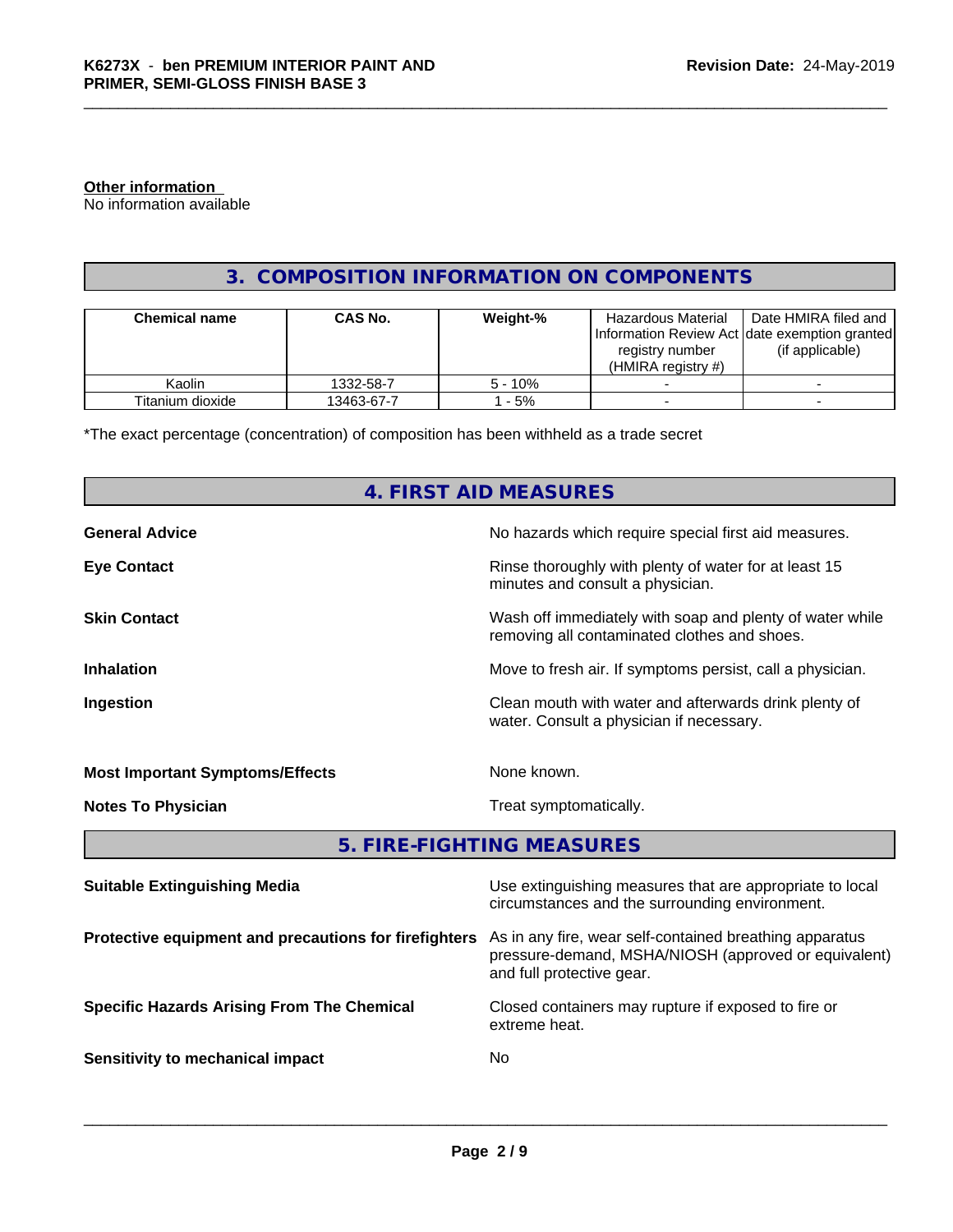| Sensitivity to static discharge                                                  |                 | No                                                 |                                |
|----------------------------------------------------------------------------------|-----------------|----------------------------------------------------|--------------------------------|
| <b>Flash Point Data</b><br>Flash point (°F)<br>Flash Point (°C)<br><b>Method</b> |                 | Not applicable<br>Not applicable<br>Not applicable |                                |
| <b>Flammability Limits In Air</b>                                                |                 |                                                    |                                |
| Lower flammability limit:<br><b>Upper flammability limit:</b>                    |                 | Not applicable<br>Not applicable                   |                                |
| <b>NFPA</b><br>Health: 1                                                         | Flammability: 0 | <b>Instability: 0</b>                              | <b>Special: Not Applicable</b> |

#### **NFPA Legend**

- 0 Not Hazardous
- 1 Slightly
- 2 Moderate
- 3 High
- 4 Severe

*The ratings assigned are only suggested ratings, the contractor/employer has ultimate responsibilities for NFPA ratings where this system is used.*

*Additional information regarding the NFPA rating system is available from the National Fire Protection Agency (NFPA) at www.nfpa.org.*

#### **6. ACCIDENTAL RELEASE MEASURES**

**Personal Precautions Precautions** Avoid contact with skin, eyes and clothing. Ensure adequate ventilation.

**Other Information Other Information Prevent further leakage or spillage if safe to do so.** 

**Environmental precautions** See Section 12 for additional Ecological Information.

**Methods for Cleaning Up Example 20 Soak** up with inert absorbent material. Sweep up and shovel into suitable containers for disposal.

vapors, spray mists or sanding dust. In case of insufficient

ventilation, wear suitable respiratory equipment.

**7. HANDLING AND STORAGE**

**Handling Handling Avoid contact with skin, eyes and clothing. Avoid breathing** 

**Storage Keep container tightly closed.** Keep out of the reach of

 $\overline{\phantom{a}}$  ,  $\overline{\phantom{a}}$  ,  $\overline{\phantom{a}}$  ,  $\overline{\phantom{a}}$  ,  $\overline{\phantom{a}}$  ,  $\overline{\phantom{a}}$  ,  $\overline{\phantom{a}}$  ,  $\overline{\phantom{a}}$  ,  $\overline{\phantom{a}}$  ,  $\overline{\phantom{a}}$  ,  $\overline{\phantom{a}}$  ,  $\overline{\phantom{a}}$  ,  $\overline{\phantom{a}}$  ,  $\overline{\phantom{a}}$  ,  $\overline{\phantom{a}}$  ,  $\overline{\phantom{a}}$ 

**Incompatible Materials Incompatible Materials No information available** 

**8. EXPOSURE CONTROLS/PERSONAL PROTECTION**

children.

**Exposure Limits**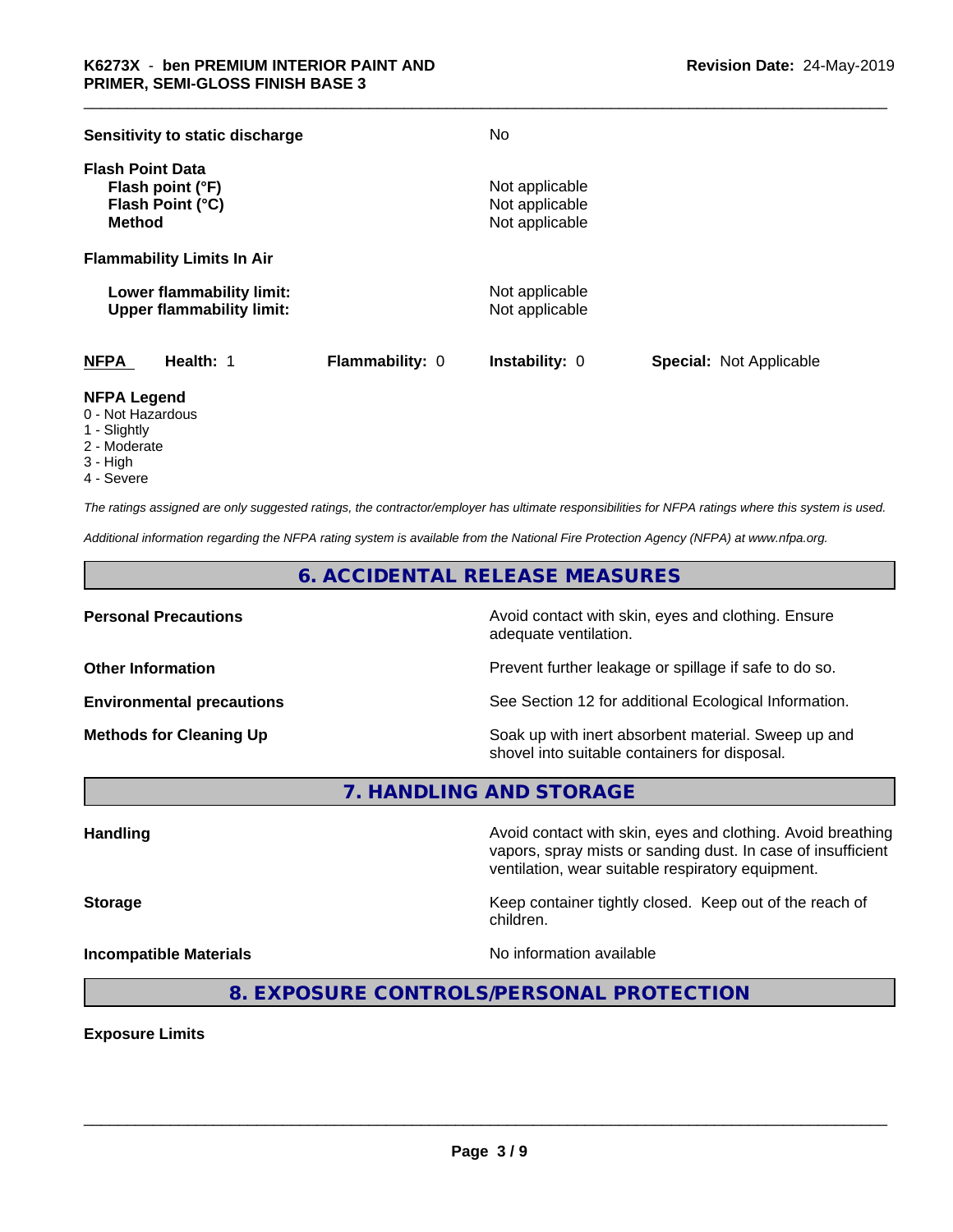| <b>Chemical name</b> | <b>ACGIH TLV</b>         | Alberta                              | <b>British Columbia</b>                                     | Ontario                            | Quebec                      |
|----------------------|--------------------------|--------------------------------------|-------------------------------------------------------------|------------------------------------|-----------------------------|
| Kaolin               | $2 \text{ ma/m}^3$ - TWA | <b>TWA</b><br>$2 \text{ ma/m}^3 - 7$ | <b>TWA</b><br>$2 \text{ ma/m}^3$ - $\overline{\phantom{a}}$ | <b>TWA</b><br>$2 \text{ ma/m}^3$ - | 5 mg/m <sup>3</sup> - TWAEV |
| Titanium dioxide     | 10 mg/m $3$ - TWA        | 10 mg/m $3$ - TWA                    | 10 mg/m $3$ - TWA<br>$3 \text{ ma/m}^3$ - TWA               | 10 mg/m $3$ - TWA                  | 10 mg/m $3$ - TWAEV         |

#### **Legend**

ACGIH - American Conference of Governmental Industrial Hygienists Alberta - Alberta Occupational Exposure Limits British Columbia - British Columbia Occupational Exposure Limits Ontario - Ontario Occupational Exposure Limits Quebec - Quebec Occupational Exposure Limits N/E - Not established

#### **Engineering Measures Engineering Measures Engineering Measures Ensure adequate ventilation, especially in confined areas.**

# **Personal Protective Equipment**<br>**Eye/Face Protection**

Safety glasses with side-shields. **Skin Protection Protection Protective gloves and impervious clothing. Respiratory Protection In case of insufficient ventilation wear suitable respiratory** equipment.

**Hygiene Measures Avoid contact with skin, eyes and clothing. Remove and Avoid contact with skin, eyes and clothing. Remove and** wash contaminated clothing before re-use. Wash thoroughly after handling.

#### **9. PHYSICAL AND CHEMICAL PROPERTIES**

| Appearance<br>Odor<br><b>Odor Threshold</b><br>Density (Ibs/gal)<br><b>Specific Gravity</b><br>pH<br><b>Viscosity (cps)</b><br>Solubility(ies)<br><b>Water solubility</b><br><b>Evaporation Rate</b><br>Vapor pressure<br>Vapor density<br>Wt. % Solids<br>Vol. % Solids<br>Wt. % Volatiles<br><b>Vol. % Volatiles</b><br><b>VOC Regulatory Limit (g/L)</b><br><b>Boiling Point (°F)</b><br><b>Boiling Point (°C)</b><br>Freezing point (°F)<br><b>Freezing Point (°C)</b><br>Flash point (°F)<br>Flash Point (°C)<br><b>Method</b><br><b>Flammability (solid, gas)</b><br><b>Upper flammability limit:</b><br>Lower flammability limit: | liquid<br>little or no odor<br>No information available<br>$9.55 - 9.65$<br>$1.15 - 1.17$<br>No information available<br>No information available<br>No information available<br>No information available<br>No information available<br>No information available<br>No information available<br>$40 - 50$<br>$35 - 45$<br>$50 - 60$<br>$55 - 65$<br>0<br>212<br>100<br>32<br>0<br>Not applicable<br>Not applicable<br>Not applicable<br>Not applicable<br>Not applicable<br>Not applicable |
|------------------------------------------------------------------------------------------------------------------------------------------------------------------------------------------------------------------------------------------------------------------------------------------------------------------------------------------------------------------------------------------------------------------------------------------------------------------------------------------------------------------------------------------------------------------------------------------------------------------------------------------|---------------------------------------------------------------------------------------------------------------------------------------------------------------------------------------------------------------------------------------------------------------------------------------------------------------------------------------------------------------------------------------------------------------------------------------------------------------------------------------------|
| <b>Autoignition Temperature (°F)</b>                                                                                                                                                                                                                                                                                                                                                                                                                                                                                                                                                                                                     | No information available                                                                                                                                                                                                                                                                                                                                                                                                                                                                    |
|                                                                                                                                                                                                                                                                                                                                                                                                                                                                                                                                                                                                                                          |                                                                                                                                                                                                                                                                                                                                                                                                                                                                                             |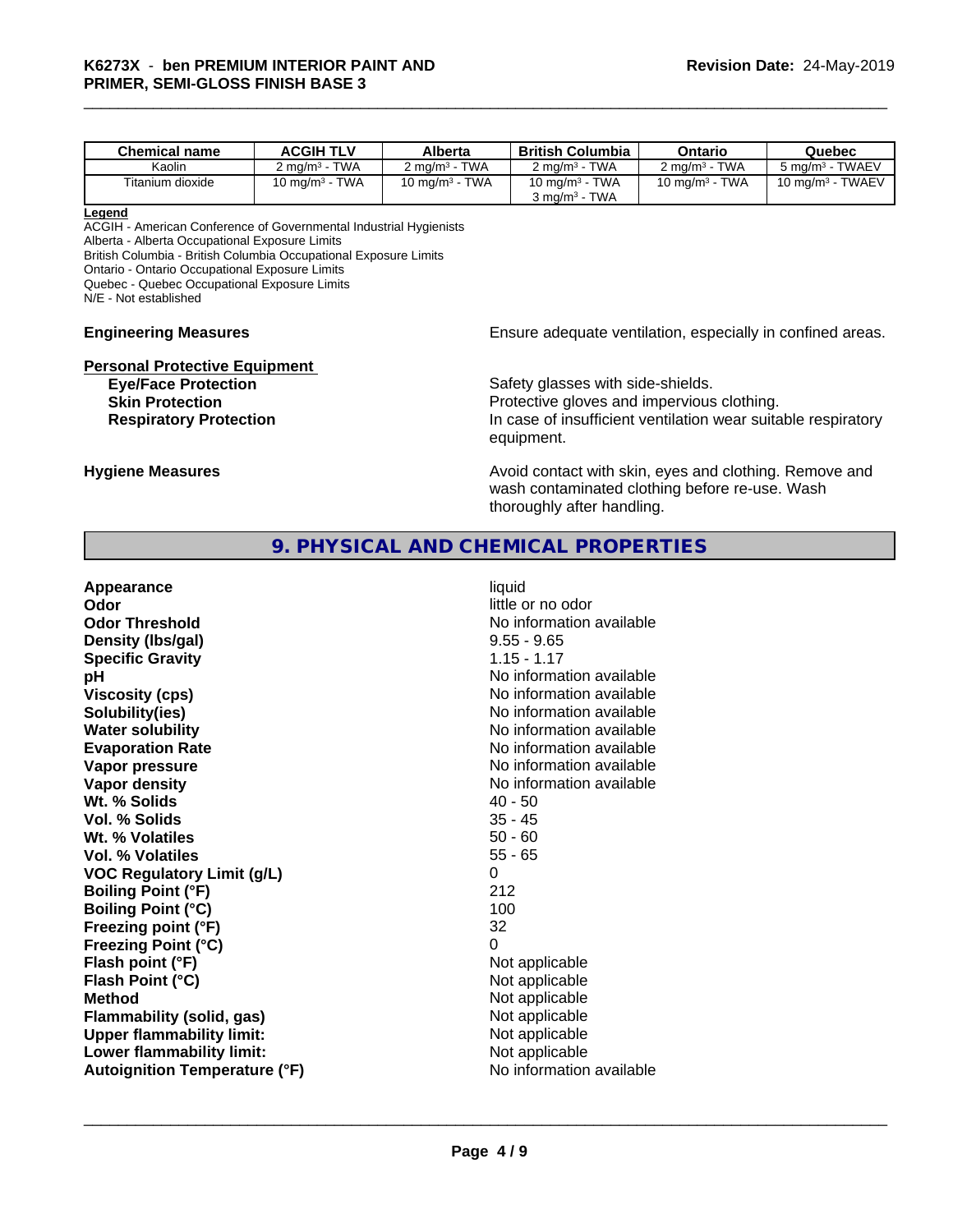**Autoignition Temperature (°C)**<br> **Decomposition Temperature (°F)** No information available **Decomposition Temperature (°F)**<br> **Decomposition Temperature (°C)**<br>
No information available **Decomposition Temperature (°C) Partition coefficient** 

## **10. STABILITY AND REACTIVITY**

| <b>Reactivity</b>                         | Not Applicable                           |
|-------------------------------------------|------------------------------------------|
| <b>Chemical Stability</b>                 | Stable under normal conditions.          |
| <b>Conditions to avoid</b>                | Prevent from freezing.                   |
| <b>Incompatible Materials</b>             | No materials to be especially mentioned. |
| <b>Hazardous Decomposition Products</b>   | None under normal use.                   |
| <b>Possibility of hazardous reactions</b> | None under normal conditions of use.     |

#### **11. TOXICOLOGICAL INFORMATION**

#### **Product Information Information on likely routes of exposure**

**Principal Routes of Exposure Exposure** Eye contact, skin contact and inhalation.

**Acute Toxicity** 

**Product Information** No information available

#### **Symptoms** related to the physical, chemical and toxicological characteristics

**Symptoms** No information available

#### **Delayed and immediate effects as well as chronic effects from short and long-term exposure**

| May cause slight irritation                                                                                     |
|-----------------------------------------------------------------------------------------------------------------|
| Substance may cause slight skin irritation. Prolonged or<br>repeated contact may dry skin and cause irritation. |
| May cause irritation of respiratory tract.                                                                      |
| Ingestion may cause gastrointestinal irritation, nausea,<br>vomiting and diarrhea.                              |
| No information available.                                                                                       |
| No information available.                                                                                       |
| No information available.                                                                                       |
| No information available.                                                                                       |
| No information available.                                                                                       |
| No information available.                                                                                       |
| No information available.                                                                                       |
| No information available.                                                                                       |
| No information available.                                                                                       |
| No information available.                                                                                       |
|                                                                                                                 |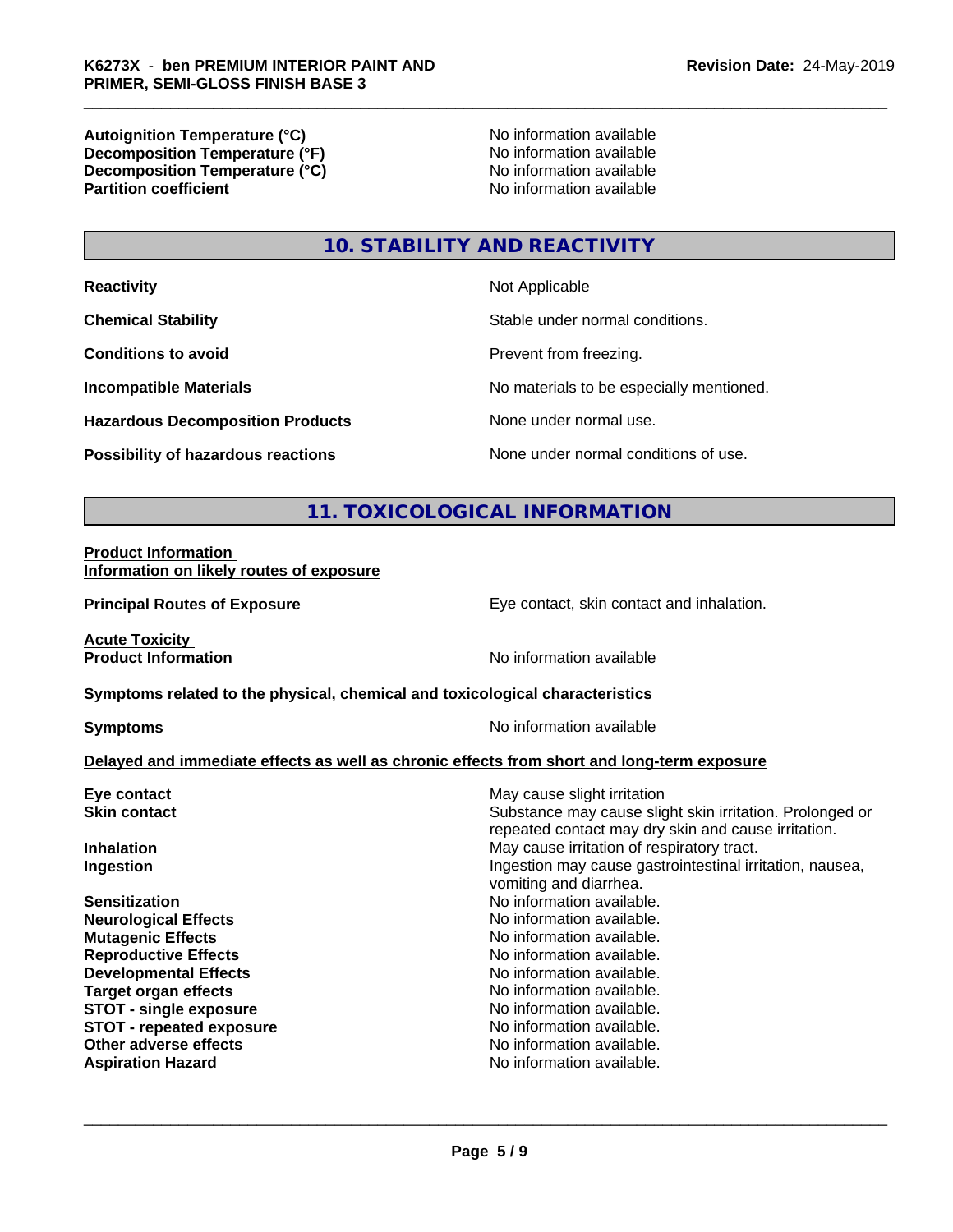#### **Numerical measures of toxicity**

#### **The following values are calculated based on chapter 3.1 of the GHS document**

#### **ATEmix (oral)** 218536 mg/kg

#### **Component Information**

| Chemical name    | Oral LD50          | LD50<br>Dermal L | <b>Inhalation LC50</b> |
|------------------|--------------------|------------------|------------------------|
| Titanium dioxide | Rat<br>10000 mg/kg |                  |                        |
| 13463-67-7       |                    |                  |                        |

#### **Carcinogenicity**

*The information below indicateswhether each agency has listed any ingredient as a carcinogen:.*

| <b>Chemical name</b> | <b>IARC</b>                        | <b>NTP</b> |
|----------------------|------------------------------------|------------|
|                      | 2B<br>Possible Human<br>Carcinogen |            |
| 'Titanium<br>dioxide |                                    |            |

• Although IARC has classified titanium dioxide as possibly carcinogenic to humans (2B), their summary concludes: "No significant exposure to titanium dioxide is thought to occur during the use of products in which titanium dioxide is bound to other materials, such as paint."

#### **Legend**

IARC - International Agency for Research on Cancer NTP - National Toxicity Program OSHA - Occupational Safety & Health Administration

**12. ECOLOGICAL INFORMATION**

#### **Ecotoxicity Effects**

The environmental impact of this product has not been fully investigated.

#### **Product Information**

#### **Acute Toxicity to Fish**

No information available

#### **Acute Toxicity to Aquatic Invertebrates**

No information available

#### **Acute Toxicity to Aquatic Plants**

No information available

#### **Persistence / Degradability**

No information available.

#### **Bioaccumulation**

No information available.

#### **Mobility in Environmental Media**

No information available.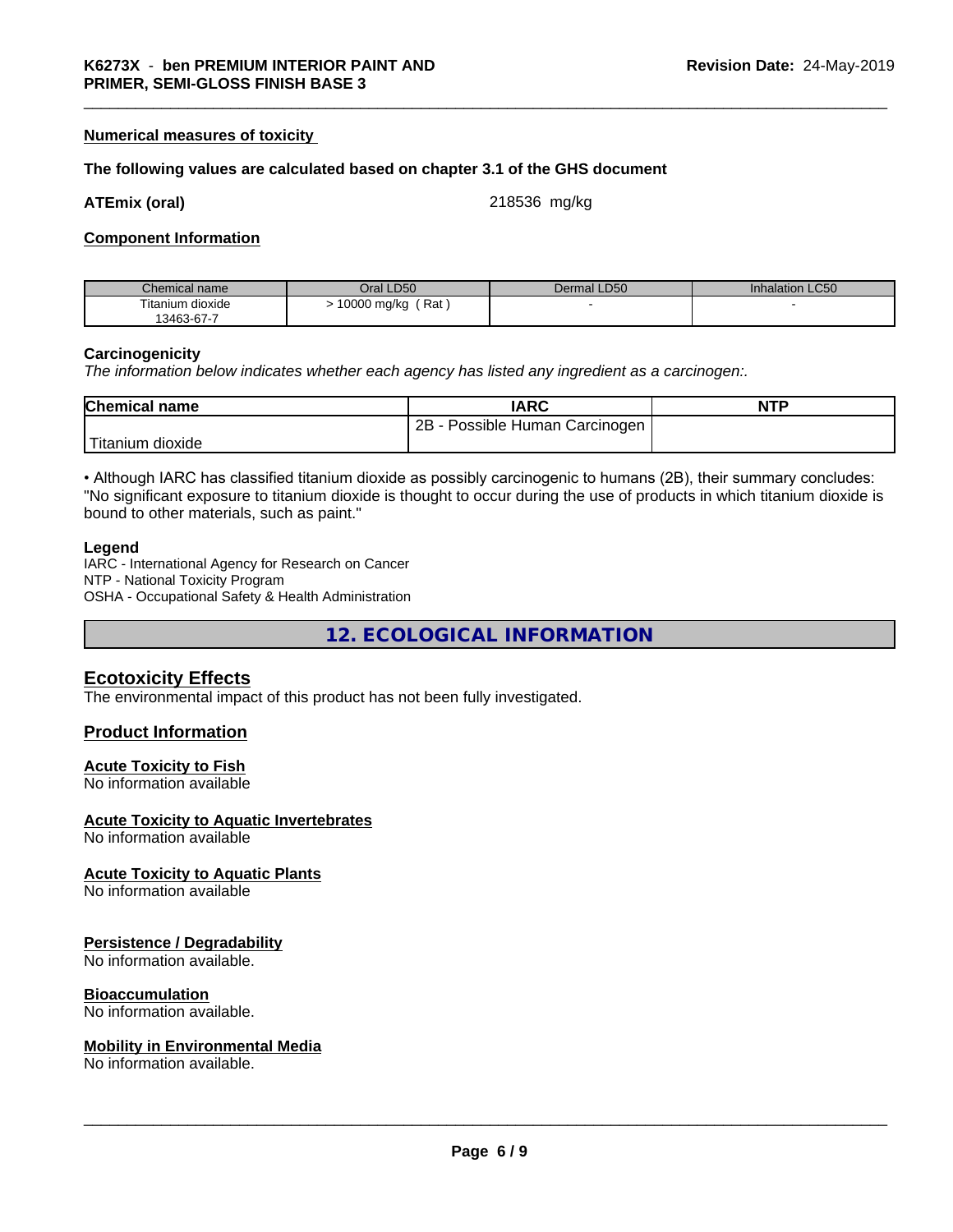**Ozone**

No information available

#### **Component Information**

#### **Acute Toxicity to Fish**

Titanium dioxide  $LC50:$  > 1000 mg/L (Fathead Minnow - 96 hr.)

#### **Acute Toxicity to Aquatic Invertebrates**

No information available

#### **Acute Toxicity to Aquatic Plants**

No information available

**13. DISPOSAL CONSIDERATIONS**

**Waste Disposal Method Dispose of in accordance with federal, state, provincial,** and local regulations. Local requirements may vary, consult your sanitation department or state-designated environmental protection agency for more disposal options.

#### **14. TRANSPORT INFORMATION**

| TDG                | Not regulated |
|--------------------|---------------|
| <b>ICAO / IATA</b> | Not regulated |
| IMDG / IMO         | Not regulated |

### **15. REGULATORY INFORMATION**

#### **International Inventories**

**TSCA: United States** Yes - All components are listed or exempt. **DSL: Canada** Yes - All components are listed or exempt.

#### **National Pollutant Release Inventory (NPRI)**

#### **NPRI Parts 1- 4**

This product contains the following Parts 1-4 NPRI chemicals: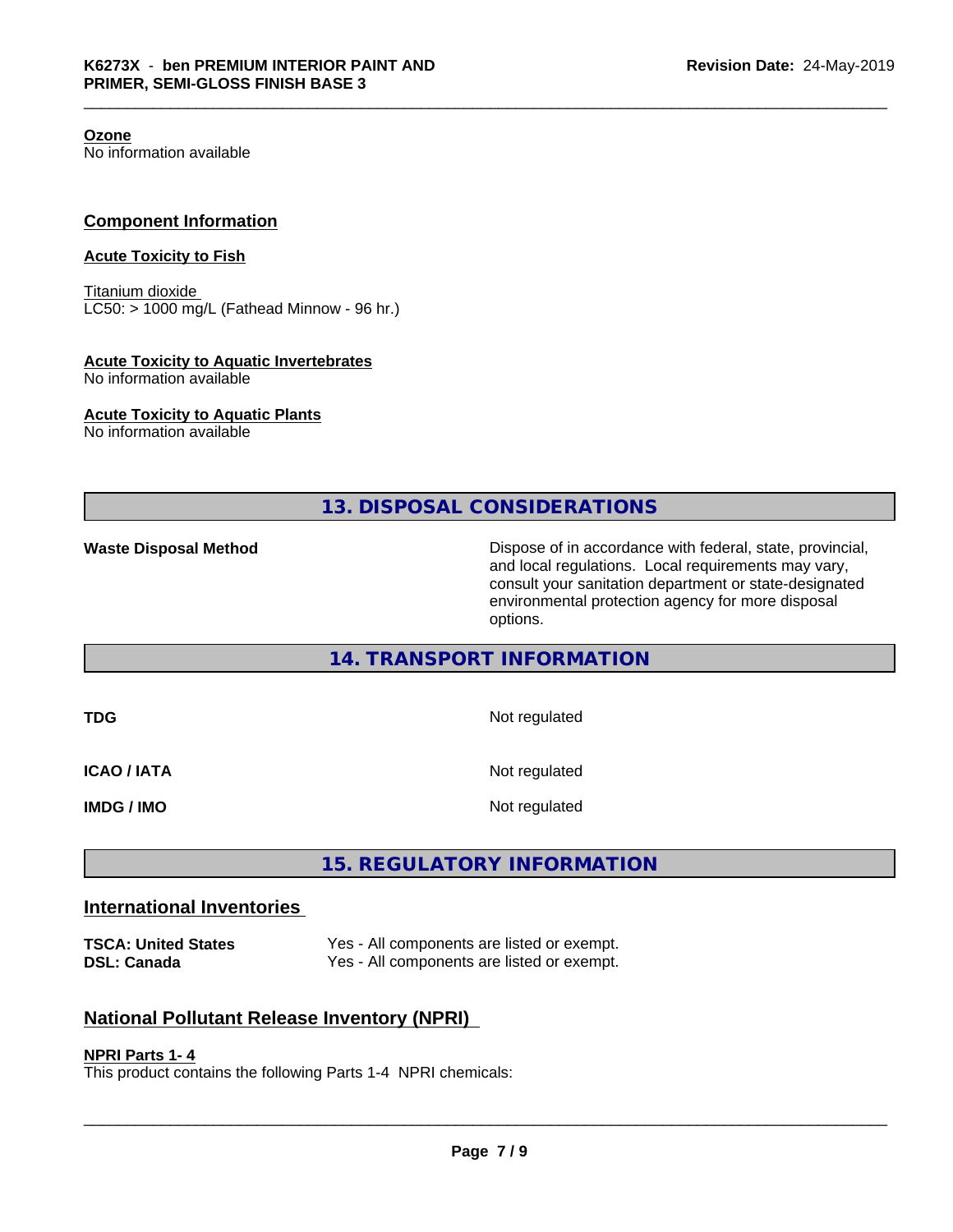#### *None*

#### **NPRI Part 5**

This product contains the following NPRI Part 5 Chemicals:

*None*

#### **WHMIS Regulatory Status**

This product has been classified in accordance with the hazard criteria of the Hazardous Products Regulations (HPR) and the SDS contains all the information required by the HPR.

| <b>16. OTHER INFORMATION</b> |           |                        |                             |  |  |
|------------------------------|-----------|------------------------|-----------------------------|--|--|
| $HMIS -$                     | Health: 1 | <b>Flammability: 0</b> | <b>Reactivity: 0 PPE: -</b> |  |  |
| <b>HMIS Legend</b>           |           |                        |                             |  |  |

- 0 Minimal Hazard
- 1 Slight Hazard
- 2 Moderate Hazard
- 3 Serious Hazard 4 - Severe Hazard
- 
- \* Chronic Hazard
- X Consult your supervisor or S.O.P. for "Special" handling instructions.

*Note: The PPE rating has intentionally been left blank. Choose appropriate PPE that will protect employees from the hazards the material will present under the actual normal conditions of use.*

*Caution: HMISÒ ratings are based on a 0-4 rating scale, with 0 representing minimal hazards or risks, and 4 representing significant hazards or risks. Although HMISÒ ratings are not required on MSDSs under 29 CFR 1910.1200, the preparer, has chosen to provide them. HMISÒ ratings are to be used only in conjunction with a fully implemented HMISÒ program by workers who have received appropriate HMISÒ training. HMISÒ is a registered trade and service mark of the NPCA. HMISÒ materials may be purchased exclusively from J. J. Keller (800) 327-6868.*

 **WARNING!** If you scrape, sand, or remove old paint, you may release lead dust. LEAD IS TOXIC. EXPOSURE TO LEAD DUST CAN CAUSE SERIOUS ILLNESS, SUCH AS BRAIN DAMAGE, ESPECIALLY IN CHILDREN. PREGNANT WOMEN SHOULD ALSO AVOID EXPOSURE.Wear a NIOSH approved respirator to control lead exposure. Clean up carefully with a HEPA vacuum and a wet mop. Before you start, find out how to protect yourself and your family by logging onto Health Canada @

http://www.hc-sc.gc.ca/ewh-semt/contaminants/lead-plomb/asked\_questions-questions\_posees-eng.php.

| <b>Prepared By</b>                                  | <b>Product Stewardship Department</b><br>Benjamin Moore & Co.<br>101 Paragon Drive<br>Montvale, NJ 07645<br>800-225-5554 |  |
|-----------------------------------------------------|--------------------------------------------------------------------------------------------------------------------------|--|
| <b>Revision Date:</b><br><b>Reason for revision</b> | 24-May-2019<br>Not available                                                                                             |  |

#### **Disclaimer**

The information contained herein is presented in good faith and believed to be accurate as of the effective date shown